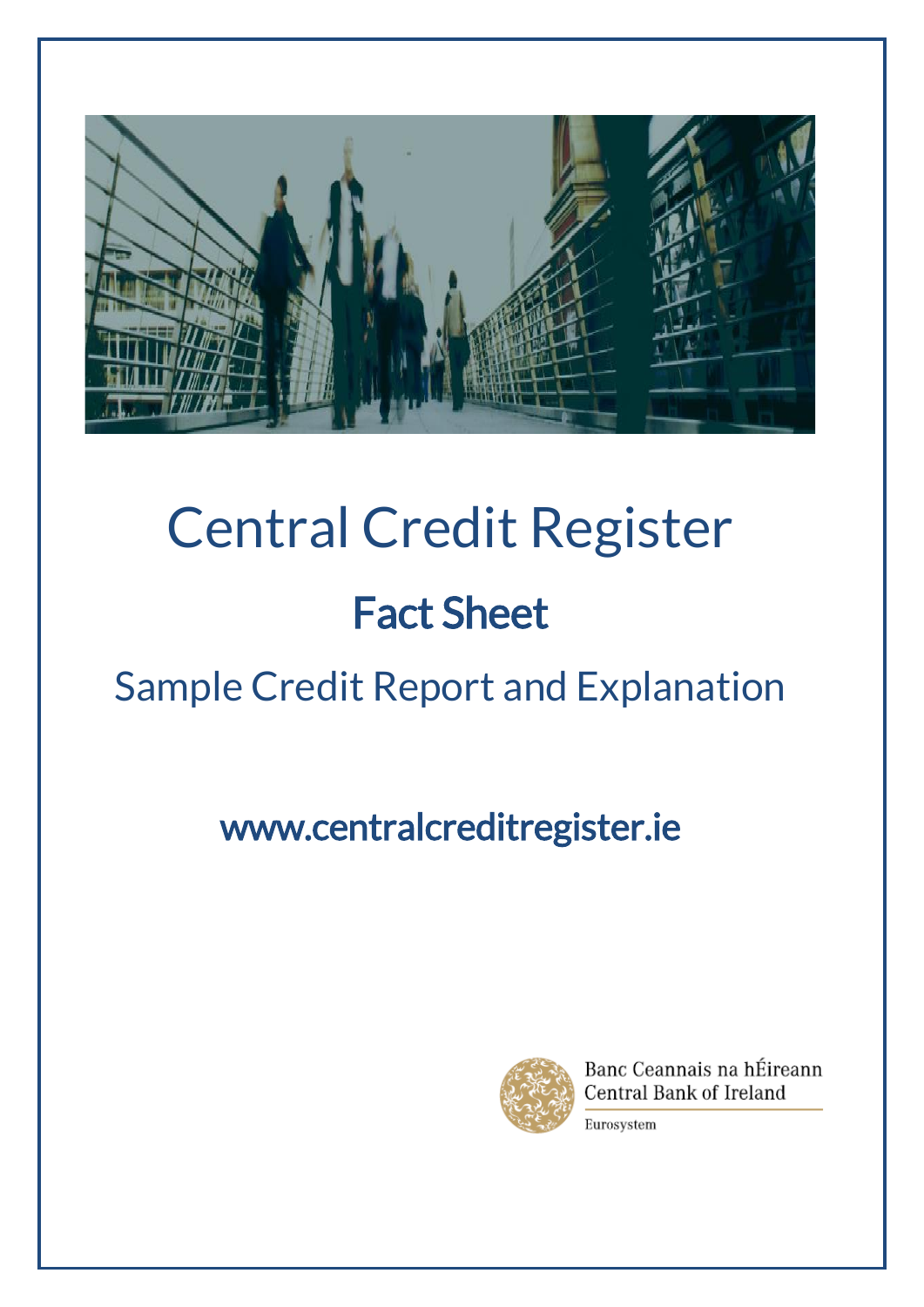#### Your Credit Report

A credit report is created from information submitted by lenders every month to the Central Credit Register.

The Central Credit Register is a national database that, on request, provides:

- a borrower with an individual credit report detailing their credit agreements;
- a lender with comprehensive information to help with credit assessments; and
- the Central Bank with better insights into national trends in the provision of credit.

The Central Credit Register also supports the Central Bank's obligations and functions, including consumer protection, supervising the financial sector and ensuring financial stability.

Your credit report contains personal and credit information on all your loans, if the loan is for €500 or more, and any applications for new loans that you may have made. It contains important information about your loans and loan applications.

### Who owns the information?

The Central Bank owns the information held on the Central Credit Register. The Central Bank is a data controller under the Data Protection Acts. Information submitted by lenders to the Central Credit Register is used to create individual credit reports. A credit report can help lenders when making decisions about loans and loan applications. More information on the collection and use of your personal data is available at centralcreditregister.ie where you will also find a link to the Central Bank's data protection privacy notice.

The Central Credit Register does not:

- decide if a loan is approved or not the lender makes that decision;
- score or grade credit reports.

You can find a glossary of the terms used in your credit report at the end of this fact sheet.

Two important terms to know before you begin are that:

- a borrower is a credit information subject described as a CIS on the credit report;
- a lender is a credit information provider described as a CIP on the credit report.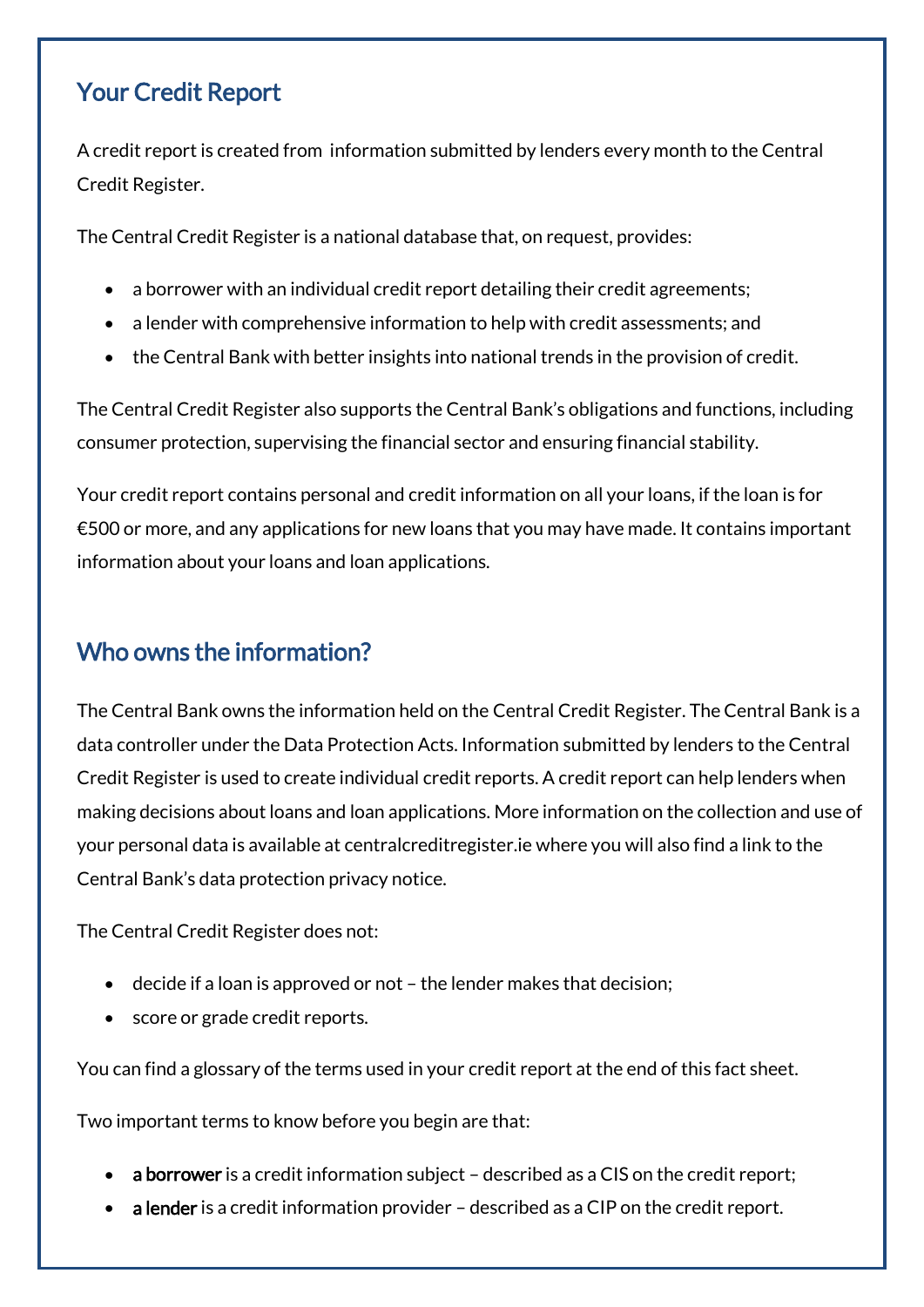Your credit report has four parts:

#### Part one – Credit Information Subject (CIS)

This page shows the personal information that is submitted to the Central Credit Register by your lenders. It is made up of:

- a CIS code this is the unique number given to your Credit Report on the Central Credit Register;
- your forename and surname;
- date of birth;
- gender;
- the type of identification information recorded for you, if any. (This will usually be your Personal Public Service Number);
- current address or addresses if you have more than one. (Previous addresses are also shown);
- telephone numbers, if any are reported.



All figures in this report are for illustration purposes only. They are not to be relied on as guide for credit repayments.

#### **Central Credit Register Credit Report**

Report Created On 03/04/2021 16:00

| <b>Credit Information Subject (CIS)</b> |                            |                              |              |
|-----------------------------------------|----------------------------|------------------------------|--------------|
| CIS Code                                | 200000316                  | Last Update                  | 05/03/2021   |
| Forename                                | <b>ROBERT</b>              | Surname                      | <b>SMITH</b> |
| Date of Birth                           | 06/04/1972                 | Gender                       | Male         |
|                                         |                            |                              |              |
|                                         |                            |                              |              |
| <b>Identification Data</b>              |                            |                              |              |
| <b>Identification Type</b>              | <b>PPSN</b>                | <b>Identification Number</b> | 1234567TW    |
|                                         |                            |                              |              |
| <b>Address Data</b>                     |                            |                              |              |
| <b>Current Main Address</b>             |                            |                              |              |
|                                         | <b>8 HAMPTON STREET,</b>   |                              |              |
| <b>Full Address</b>                     | URLINGFORD, CO KILKENNY,   | Eircode                      |              |
|                                         | <b>IRELAND</b>             |                              |              |
| Last Update                             | 30/11/2020                 |                              |              |
| <b>Current Additional Address</b>       |                            |                              |              |
| <b>Full Address</b>                     | 701 WOODCOURT HEIGHTS,     | Eircode                      |              |
|                                         | <b>RATHGAR, CO DUBLIN</b>  |                              |              |
| Last Update                             | 30/11/2020                 |                              |              |
| <b>Historical Address</b>               |                            |                              |              |
| <b>Full Address</b>                     | 70 HAMILTON AVENUE, LOUGH  | Eircode                      |              |
|                                         | <b>ATALIA ROAD, GALWAY</b> |                              |              |
| Last Update                             | 30/11/2020                 |                              |              |
|                                         |                            |                              |              |
| <b>Contact Data</b>                     |                            |                              |              |
| <b>Contact Type</b>                     | <b>Mobile Phone</b>        | Contact                      | 086XXXXXXX   |
|                                         |                            |                              |              |
|                                         |                            |                              |              |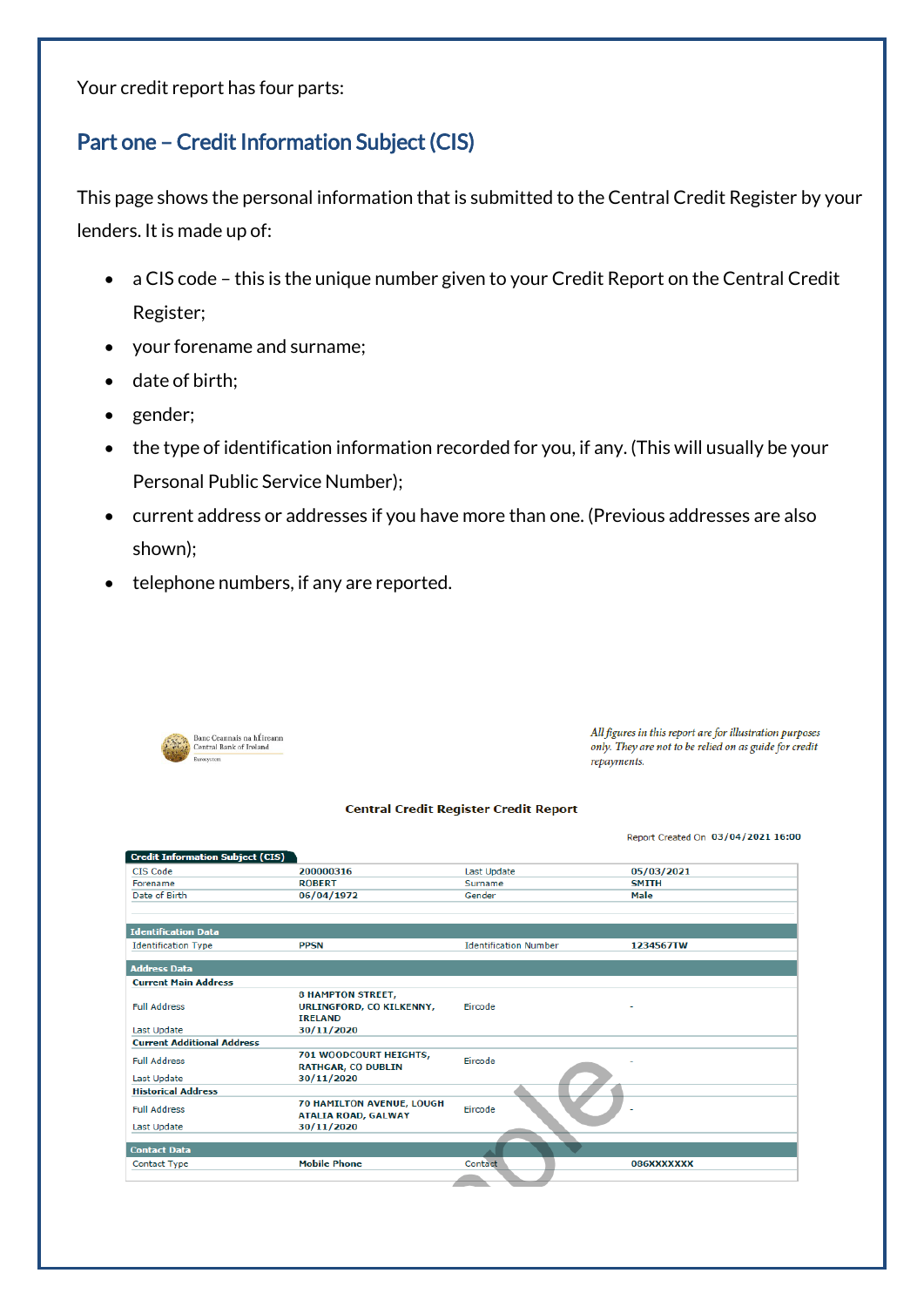#### Part two – Summary of Credit Agreements & Credit Applications

This has a summary of your loans (known as credit agreements) and loan applications (known as credit applications). It allows you to see at a glance your:

- active credit agreements this shows your current loans and gives the total of your loan balances;
- closed credit agreements this shows the loans that your lender has closed off, usually because they have been paid in full;
- credit applications this shows applications for new loans that you have made in the last six months.

| <b>Summary of Credit Agreements &amp;</b><br><b>Credit Applications</b> |                   |                                      |                          |                    |                                                                 |                                                                  |                                        |                   |             |
|-------------------------------------------------------------------------|-------------------|--------------------------------------|--------------------------|--------------------|-----------------------------------------------------------------|------------------------------------------------------------------|----------------------------------------|-------------------|-------------|
| <b>Summary of Active Credit Agreements</b>                              |                   |                                      |                          |                    |                                                                 |                                                                  |                                        |                   |             |
| <b>CCR Contract CIP Name</b><br>Code                                    |                   | <b>CIP Contract   Product</b><br>No. | <b>Type</b>              | Role               | <b>Financed</b><br><b>Amount /</b><br><b>Credit Limit</b><br>€  | <b>Outstanding</b><br><b>Balance €</b>                           | <b>Current</b><br><b>Credit Status</b> | <b>Linked CIS</b> | <b>Note</b> |
| P35437710                                                               | <b>Test CIP 1</b> | 8000045086                           | Personal<br>Loan         | <b>Borrower</b>    | 10,000                                                          | 7,897                                                            | <b>Not</b><br>applicable               |                   |             |
| Q00002036                                                               | <b>Test CIP 2</b> | M100133432 Mortgage                  |                          | <b>Borrower</b>    | 300,000                                                         | 251,667                                                          | <b>Not</b><br>applicable               |                   |             |
| H06821789                                                               | <b>Test CIP 3</b> | CA00000231<br>67281116               | <b>Credit Card</b>       | <b>Borrower</b>    | 10,000                                                          | 6,879                                                            | <b>Not</b><br>applicable               |                   |             |
|                                                                         |                   |                                      |                          |                    | Outstanding<br><b>Total Balance</b>                             | 266,443                                                          |                                        |                   |             |
| <b>Summary of Closed Credit Agreements</b>                              |                   |                                      |                          |                    |                                                                 |                                                                  |                                        |                   |             |
| <b>CCR Contract CIP Name</b><br>Code                                    |                   | <b>CIP Contract   Product</b><br>No. | <b>Type</b>              | Role               | <b>Financed</b><br><b>Amount /</b><br><b>Credit Limit</b><br>ŧ. | Date of<br><b>Closure</b>                                        | <b>Last Credit</b><br><b>Status</b>    | <b>Linked CIS</b> | <b>Note</b> |
| G00001547                                                               | <b>Test CIP 1</b> | 4001                                 | <b>Overdraft</b>         | <b>Co-Borrower</b> | 5,000                                                           | $26/07/2017$ -                                                   |                                        | $\overline{a}$    | ٠           |
| <b>Summary of Credit Applications in last 6 months</b>                  |                   |                                      |                          |                    |                                                                 |                                                                  |                                        |                   |             |
| <b>CCR Contract CIP Name</b><br>Code                                    |                   | <b>Contract</b><br><b>Status</b>     | <b>Product Type Role</b> |                    | <b>Credit</b><br><b>Amount</b><br>Sought $\epsilon$             | <b>Linked CIS</b><br><b>Note</b><br><b>Contract Request Date</b> |                                        |                   |             |
| <b>NO DATA</b>                                                          |                   |                                      |                          |                    |                                                                 |                                                                  |                                        |                   |             |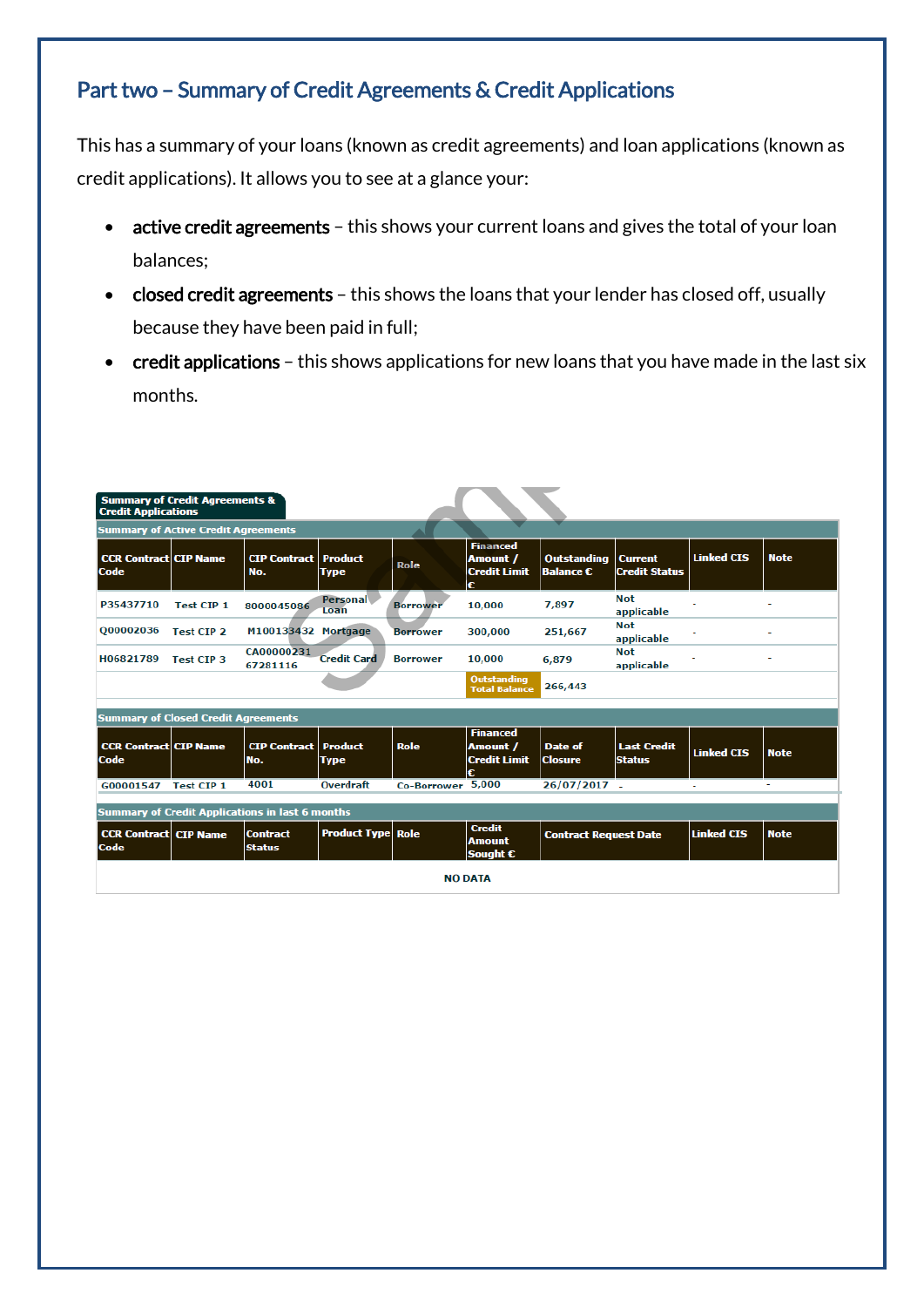#### Part three – Contract data

Part three of your credit report shows the details of each loan you have. It is in five parts.

- 1. Unique information this includes reference numbers (such as CCR Contract Code and CIP Contract No.) used to create your credit report; the type of loans you have, and who the lenders are.
- 2. Basic loan information this includes information about loan terms such as the loan type, the start and end date of the loan, and a consumer flag, to show if a borrower is a consumer or not.
- 3. Financial information this includes the loan amount, the expected number of payments and the payment method. For most borrowers, the method will be direct debit, standing order or cash lodgment. It also includes whether you have fallen behind on repayments and will tell you the number of payments that are 'past due'.
- 4. Reorganised credit this includes information that tells you if your lender has re-financed loan, for example, to remove a co-borrower. If this has not happened, you will see a dash (–).
- 5. Monthly record of performance data this includes the outstanding balance each month, and if there are any missed payments. This information builds up until five years' information has been recorded. If any legal action has been taken by the lender, it will be recorded in the Credit Status column. The column called Restructure Event will include information on whether a change in loan terms has been agreed with the lender.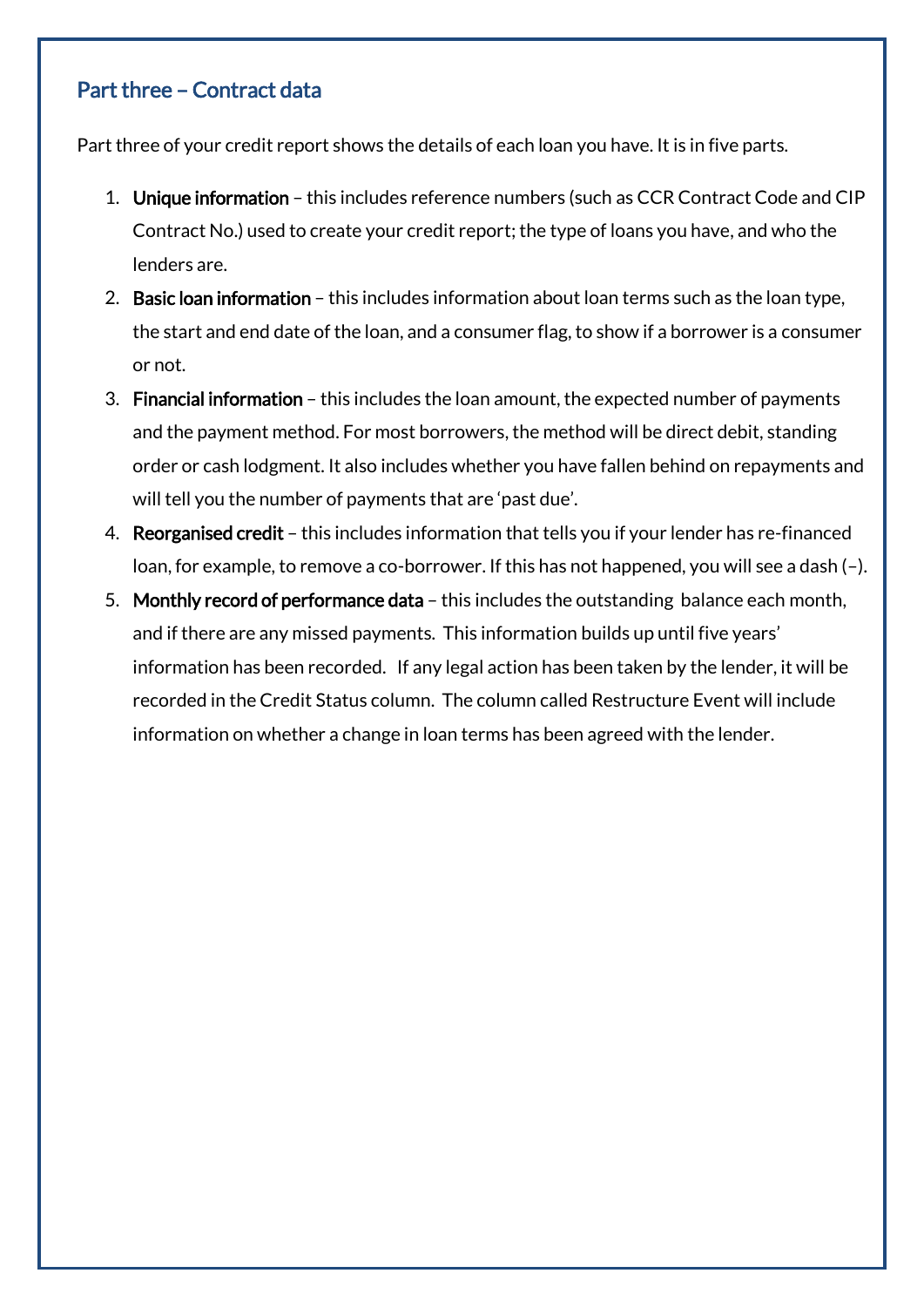| <b>Instalment Credit</b>                     |                            |                         |                                        |                                  |
|----------------------------------------------|----------------------------|-------------------------|----------------------------------------|----------------------------------|
| <b>CCR Contract Code</b>                     | <b>CIP Contract No.</b>    |                         | <b>Product Type</b>                    | <b>CIP Name</b>                  |
| P35437710                                    | 8000045086                 |                         | <b>Personal Loan</b>                   | <b>Test CIP 1</b>                |
|                                              |                            |                         |                                        |                                  |
| <b>Contract Data</b>                         |                            |                         |                                        |                                  |
| Product Type                                 |                            | <b>Personal Loan</b>    | <b>CIP Name</b>                        | <b>Test CIP 1</b>                |
| <b>CCR Contract Code</b><br>CIP Contract No. |                            | P35437710<br>8000045086 |                                        |                                  |
|                                              |                            |                         | Last Update                            | 05/11/2020                       |
| <b>Contract Phase</b>                        |                            | <b>Active</b>           | Role                                   | <b>Borrower</b>                  |
| <b>Start Date</b>                            |                            | 05/01/2019              | Linked CIS                             |                                  |
| <b>Maturity Date</b>                         |                            | 05/01/2024              | Consumer                               | Y                                |
| <b>Contract Actual End Date</b>              |                            |                         | <b>Original Currency</b>               | Euro                             |
| <b>Financed Amount</b>                       |                            | 10,000                  | <b>Payment Frequency</b>               | Monthly                          |
|                                              |                            |                         | <b>Payment Method</b>                  | <b>Direct Debit</b>              |
| <b>Total Number of planned</b>               |                            | 60                      | Date of First Payment                  |                                  |
| payments                                     |                            |                         | Date of Next Payment                   | 05/12/2020                       |
| <b>Next Payment Due</b>                      |                            | 270                     | Date of Last Payment                   | 05/11/2020                       |
| Last Payment Made                            |                            | 270                     |                                        |                                  |
| <b>Outstanding Balance</b>                   |                            | 8,977                   | Number of Payments Past Due            | $\mathbf{r}$                     |
|                                              |                            |                         |                                        |                                  |
| <b>Reorganised Credit</b>                    |                            |                         |                                        |                                  |
| <b>Reorganised Credit</b>                    |                            |                         | Date of Reorganised Credit             |                                  |
| Original CCR Contract Code                   |                            |                         | Reorganised CCR Contract Code          |                                  |
| <b>Performance Data</b>                      |                            |                         |                                        |                                  |
| <b>Year/Month</b>                            | <b>Outstanding Balance</b> |                         | No. of Payments Past Due Credit Status | <b>Restructure Event</b>         |
| 2020/11                                      | 8,977                      |                         | Not applicable                         |                                  |
| 2020/10                                      | 9,247                      |                         | <b>Not applicable</b>                  | ÷.                               |
| 2020/09                                      | 9,517                      |                         | <b>Not applicable</b>                  |                                  |
| 2020/08                                      | 9,787                      |                         | <b>Not applicable</b>                  |                                  |
|                                              |                            |                         |                                        | $\overline{a}$                   |
| 2020/07                                      | 10,057                     |                         | Not applicable                         |                                  |
| 2020/06                                      | 10,327                     |                         | <b>Not applicable</b>                  | $\overline{a}$                   |
| 2020/05                                      | 10,597                     |                         | Not applicable                         | ÷                                |
| 2020/04                                      | 10,867                     |                         | <b>Not applicable</b>                  | L,                               |
| 2020/03                                      | 11,137                     |                         | Not applicable                         | $\overline{a}$                   |
| 2020/02                                      | 11,407                     |                         | <b>Not applicable</b>                  |                                  |
| 2020/01                                      | 11,677                     |                         | <b>Not applicable</b>                  |                                  |
| 2019/12                                      | 11,947                     | ÷,                      | <b>Not applicable</b>                  | <b>Arrears</b><br>capitalisation |
|                                              |                            | 8                       |                                        | $\overline{a}$                   |
| 2019/11                                      | 11,757                     |                         | <b>Legal proceedings</b>               | $\overline{\phantom{0}}$         |
| 2019/10                                      | 11,567                     | 7                       | Legal proceedings                      |                                  |
| 2019/09                                      | 11,377                     | 6                       | <b>Not applicable</b>                  | $\overline{a}$                   |
| 2019/08                                      | 11,187                     | 5                       | Not applicable                         |                                  |
| 2019/07                                      | 10,997                     | 4                       | <b>Not applicable</b>                  | $\overline{\phantom{0}}$         |
| 2019/06                                      | 10,807                     | з                       | Not applicable                         | $\overline{a}$                   |
| 2019/05                                      | 10,617                     | 2                       | <b>Not applicable</b>                  |                                  |
| 2019/04                                      | 10,427                     | 1                       | <b>Not applicable</b>                  | $\overline{\phantom{0}}$         |
| 2019/03                                      | 10,237                     |                         | Not applicable                         |                                  |
| 2019/02                                      | 10,047                     |                         | <b>Not applicable</b>                  |                                  |
|                                              |                            |                         |                                        |                                  |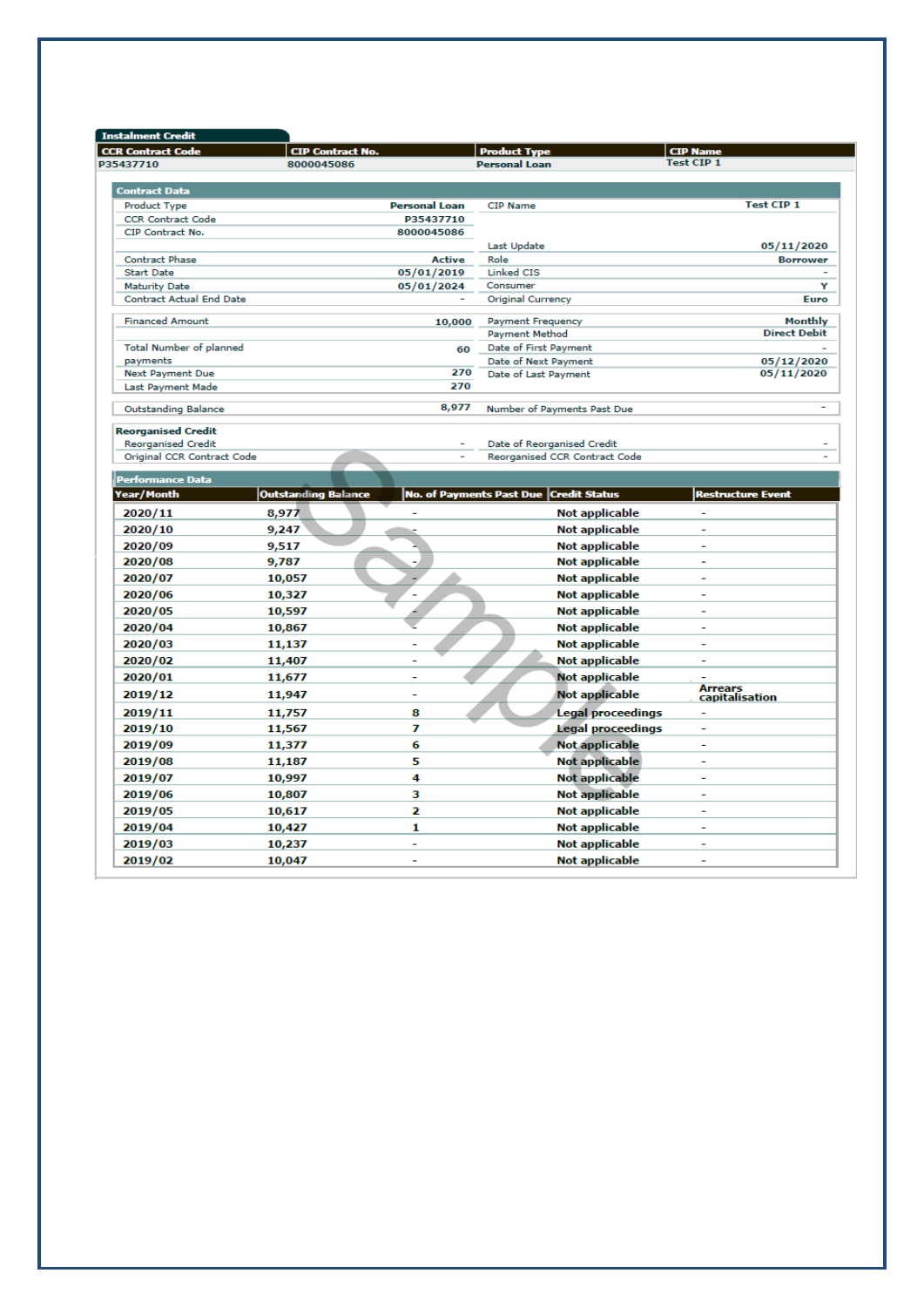#### Part four - Footprint

This is a record of all the dates that a credit report has been seen, by whom and the type and purpose of the enquiry.

Lenders can request your credit report when you:

- apply for a new loan this is shown as a New Application Enquiry;
- apply to have your existing loan restructured this is shown as a Monitoring Enquiry Restructure;
- have fallen behind on repayments on your existing loan or have breached the limit on a credit card or overdraft – this is shown as a Monitoring Enquiry.

If a borrower asks for their credit report, this is shown as a CIS Enquiry under the Function heading.

The footprint or record is shown for a period of five years.

| Footprint                                       |                     |                                |                          |  |
|-------------------------------------------------|---------------------|--------------------------------|--------------------------|--|
| FOOTPRINT: Record of Access in the last 5 years |                     |                                |                          |  |
| <b>ACCESSED BY</b>                              | <b>Enquiry Date</b> | <b>Function</b>                | <b>Purpose</b>           |  |
| <b>Test CIP 2</b>                               | 13/07/2020          | <b>Monitoring Enquiry</b>      | $\overline{\phantom{a}}$ |  |
| <b>Test CIP 4</b>                               | 07/01/2020          | <b>New Application Enquiry</b> | $\overline{\phantom{0}}$ |  |
| <b>Test CIP 1</b>                               | 04/10/2019          | <b>Monitoring Enquiry</b>      | <b>Breach of Terms</b>   |  |
| <b>Test CIP 1</b>                               | 03/01/2019          | <b>New Application Enquiry</b> | $\overline{\phantom{a}}$ |  |
| <b>Test CIP 3</b>                               | 20/05/2018          | <b>New Application Enquiry</b> | $\overline{\phantom{a}}$ |  |

All figures in this report are for illustration purposes only. They are not to be relied on as guide for credit repayments.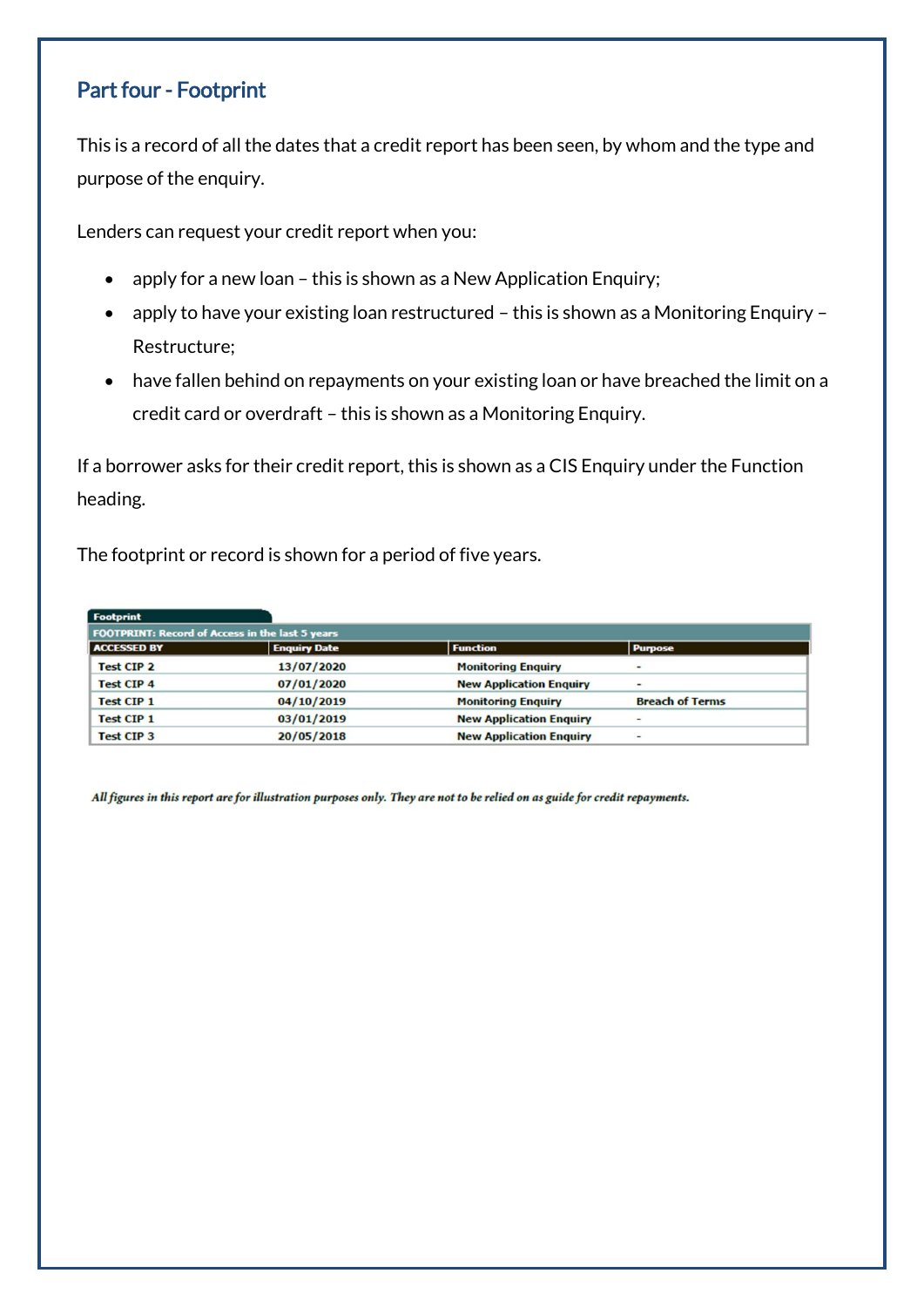#### **Glossary**

CCR contract code – the unique number given to the loan by the Central Credit Register.

Charged Amount – the total amount charged on your credit card in the last period.

CIP Contract No – the unique number given to a loan by the lender.

CIP Name – the name of the lender for the particular loan.

CIS Code – a number used by your lender to identify your record on the Central Credit Register.

Consumer – for consumer loans, this appears as 'Y'. It shows that the borrower is a consumer as defined in the Consumer Credit Act.

Contract Actual End Date – the date when the loan is ended. For most loans, the 'maturity date' (the date when the lender expects the loan to be paid off) and the 'contract actual end date' are the same, except where, for example, a borrower pays off a loan early.

Contract Phase – if this is marked 'active', it means that the loan has not been ended by the lender. If it is marked 'closed', it shows that the lender has ended the loan.

Contract Request Date – the date a lender receives a credit application.

Contract Status – this field will always contain a dash (–).

Credit Amount Sought – the amount of the loan applied for.

Credit Limit – the limit your lender gives for an overdraft or a credit card.

Credit Status – records if there has been any legal action taken, an overdraft cancelled, or a credit card revoked. It also includes if there has been a settlement or write-off of a debt. Finally it will also record if there has been a repossession or voluntary surrender of an asset. If none of the above apply, a dash (-) will be displayed.

Current Credit Status – the most recent credit status on your credit report.

Date of Closure – the date on which the loan is ended by the lender.

Date of First Payment – the date on which the lender expects the first payment.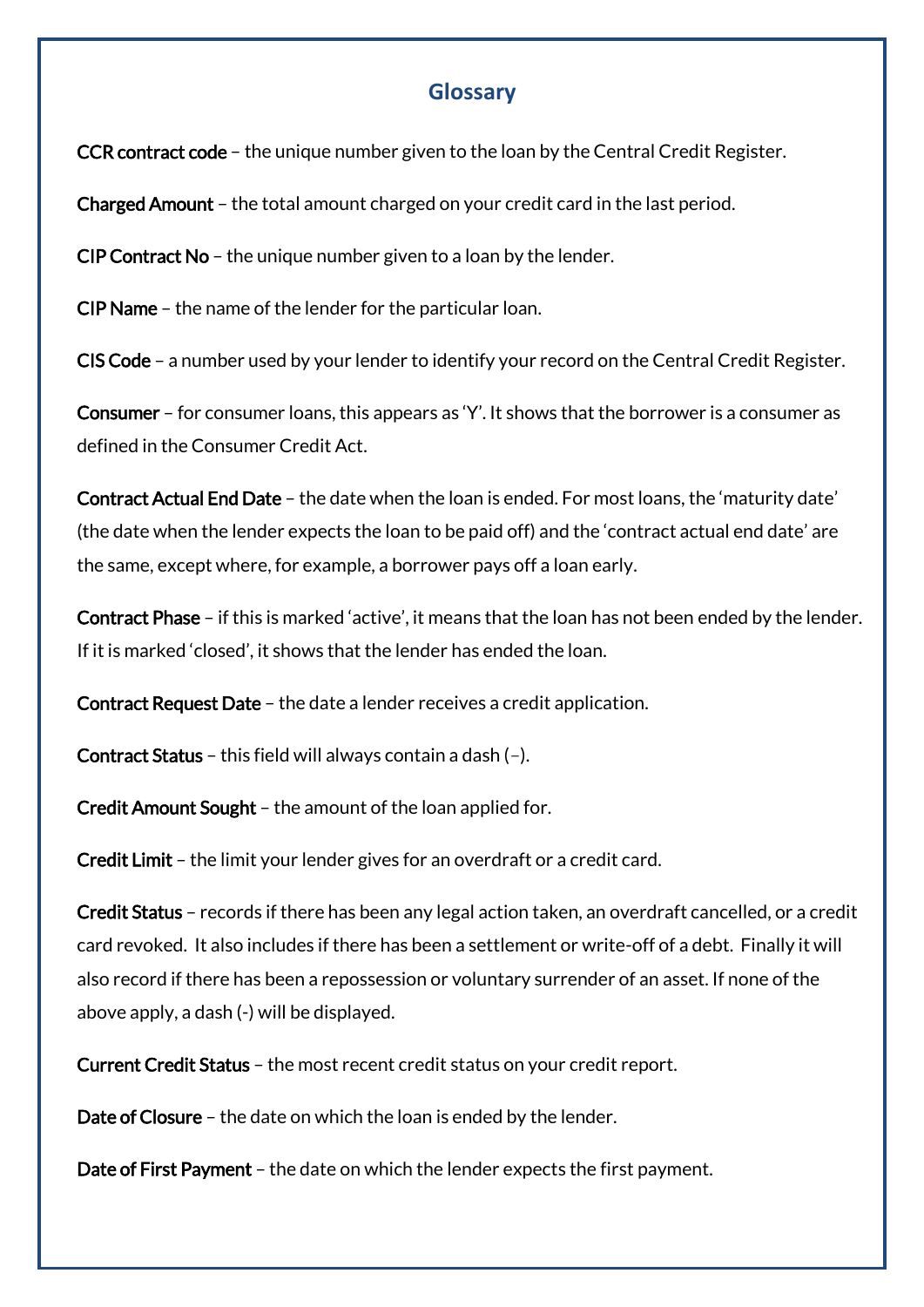Date of Next Payment - the date on which the lender expects the next payment.

Date of Last Payment – the date on which the last payment was received.

Date of Last Charge - the date on which the last charge was made on your credit card in the last period.

Date of last Over The Limit (linked to Over the Limit Amount) – the date on which you last exceeded the credit limit on your credit card.

Financed Amount – the amount originally provided by a lender to a borrower in the case of a mortgage or personal loan or the credit limit on an overdraft or credit card.

Last Credit Status - the last credit status submitted by the lender on you in relation to a loan. Your credit status indicates if legal action has been taken by a lender or if there has been a voluntary surrender of an asset, a settlement or a write-off of a loan or part of a loan.

Last Payment Made - represents any/all payments made in the last calender month.

Last Update – the date that the most recent information was received from your lenders to the Central Credit Register in respect of a loan.

Linked CIS – if a person has borrowed on their own, this will be marked with a dash( $-$ ). If a person has borrowed jointly with somebody else, then 'co-borrower' will show here although the personal information of the co-borrower is not included

Maturity Date – the date on which a lender expects the loan to be paid off.

Minimum Payment % – the minimum percentage of your balance that your lender expects you to pay each month. It is a percentage of the balance remaining. For example, if you have to make a minimum payment of 5% and your remaining balance is  $\epsilon$ 1,000, the minimum payment due is  $\epsilon$ 50.

Next Payment Due – this is the amount due for the next repayment.

Note – if a note has been placed on a credit report, it may indicate that certain matters are under consideration, for example, a request to amend information. (For further information, please see the fact sheet 'Requesting an amendment to information on my Credit Report'.) A note symbol is shown on the summary page and the content of the note at the foot of each loan to which it refers.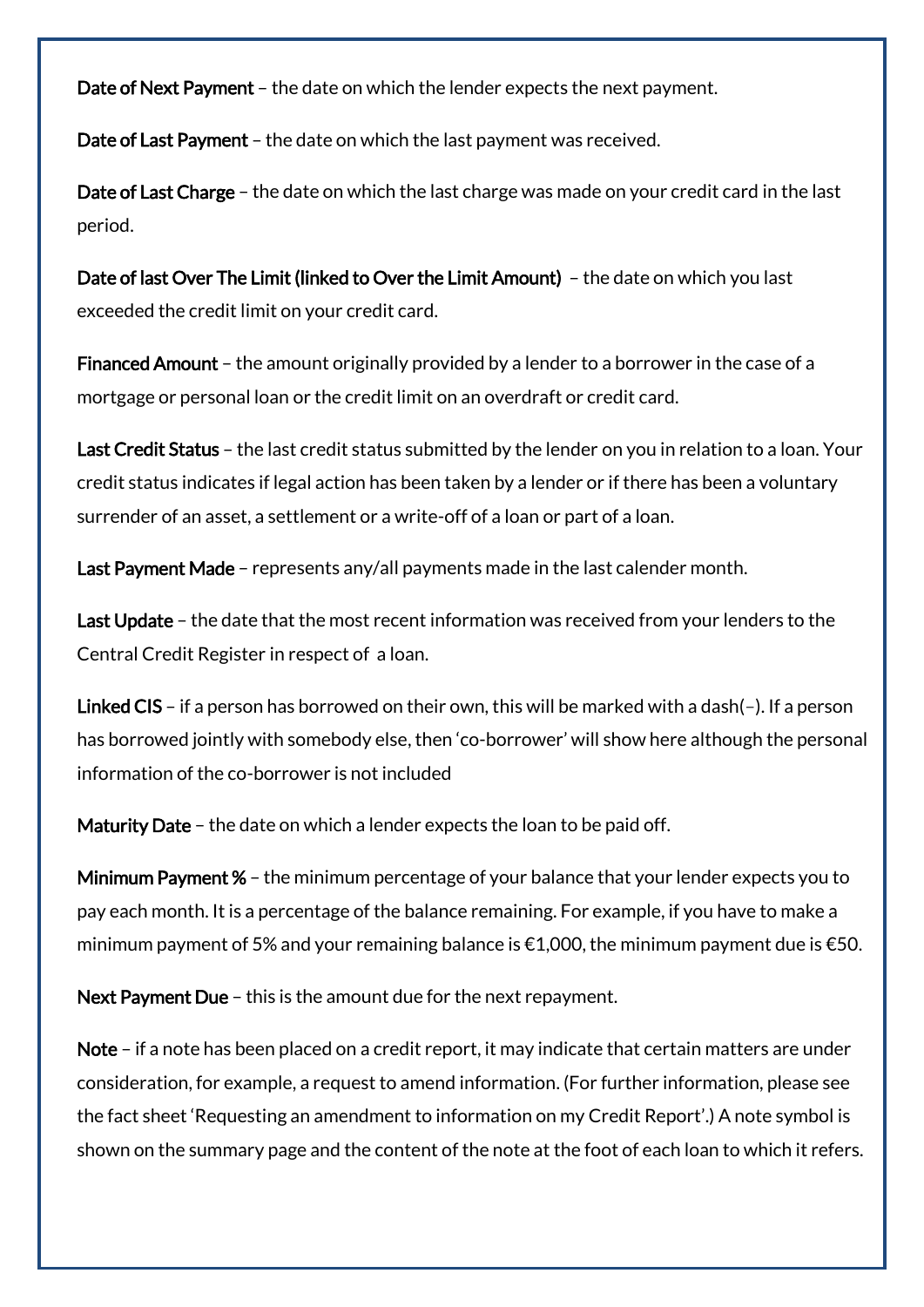Number of Payments Past Due - the number of payments overdue on a loan. If a loan is up to date, this is shown as a dash (–) or a zero (0).

Original CCR Contract Code – if a lender has reorganised a loan to release a co-borrower from the loan, the reorganised loan will have a new CCR Contract Code. This field keeps the original information in order to produce a credit report for the co-borrower who has been released. See 'reorganised credit' for more information.

Original Currency – the currency in which a loan was originally provided. For most loans, this appears as Euro.

Outstanding Balance – the total balance outstanding or remaining on a loan.

Over the Limit Amount – the amount by which you have exceeded the credit limit on a credit card. The credit limit is the amount your lender provides as a limit on a credit card. If you are not over the limit, then a zero will display here.

Payment Frequency – the regularity with which payments are expected to be made. For most consumer loans, this is monthly, fortnightly or weekly.

Payment Method – how payments are made. For most consumer loans, this is a direct debit, standing order or cash lodgment.

Product Type - a description of the type of loan. It may be a credit card, a mortgage, an overdraft or a personal loan. Hire Purchase, PCPs and similar types of asset financing arrangements are included. It may also include business loans.

Role – if a person has borrowed on their own, this is displayed as 'borrower'. If a person has borrowed jointly with somebody else, this will display as 'co-borrower'.

Reorganised Credit – if a lender has reorganised a loan, for example to release a co-borrower from the loan, this field will be displayed as a 'y'. If it has not been reorganised, it will be displayed as a dash  $(-)$ .

Restructure Event - details of any restructuring of a loan are shown in this column if the lender and the borrower make an agreement that affects the loan terms. It may involve extending the term or accepting lower repayments (such as interest only) for some time. If no restructure event has taken place, then a dash (–) will be displayed.